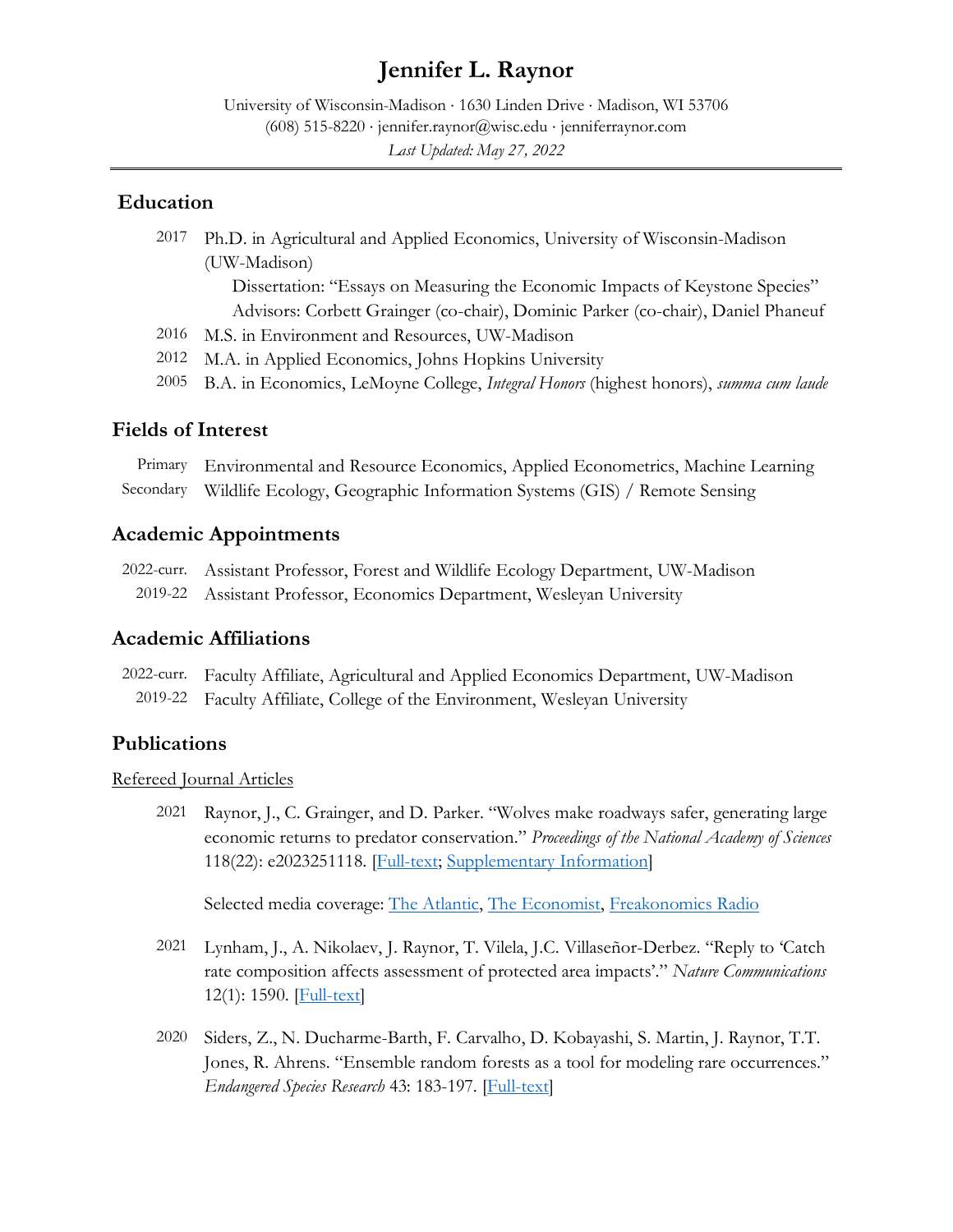- 2020 [Raynor, J. and D. Phaneuf. "Can native species compete with valuable exotics?](https://doi.org/10.1016/j.jglr.2020.03.012)  [Valuing ecological changes in the Lake Michigan recreational fishery."](https://doi.org/10.1016/j.jglr.2020.03.012) *Journal of Great*  Lakes Research [46\(3\): 643-655.](https://doi.org/10.1016/j.jglr.2020.03.012) [\[Full-text by request\]](https://www.researchgate.net/publication/340813293_Can_native_species_compete_with_valuable_exotics_Valuing_ecological_changes_in_the_Lake_Michigan_recreational_fishery)
- 2020 [Lynham, J., A. Nikolaev, J. Raynor, T. Vilela, J.C. Villaseñor-Derbez. "Impact of two](https://doi.org/10.1038/s41467-020-14588-3)  [of the world's largest protected areas on longline fishery catch rates."](https://doi.org/10.1038/s41467-020-14588-3) *Nature [Communications](https://doi.org/10.1038/s41467-020-14588-3)* 11(1): 979. [\[Full-text\]](https://doi.org/10.1038/s41467-020-14588-3)

#### Manuscripts in Submission/Revision

Apr. 2022 Lynham, J., S. Medoff, J. Raynor. "Spillover benefits from the world's largest fully protected MPA." [In revision].

#### Manuscripts in Preparation

- Apr. 2022 Frank, E., A. Missrian, D. Parker, J. Raynor. "Economic effects of reversing local extinctions: Wolves in North America."
- Jun. 2021 Lynham, J., S. Medoff, J. Raynor. "Testing the pollution haven hypothesis on the high seas."
- Jun. 2020 Raynor, J. "Estimating the economic costs associated with overabundant deer."

### **Awards, Honors, and Fellowships**

- 2021-22 [Think Tank Fellowship,](https://www.wesleyan.edu/coe/thinktank/index.html) College of the Environment, Wesleyan University
	- 2021 [Lone Mountain Fellowship,](https://www.perc.org/programs/scholars/lone-mountain-fellowship/) Property and Environment Research Center
	- 2014 Ph.D. Student Fellowship, UW-Madison
	- 2005 Wall Street Journal Student Achievement Award
	- Misc. Member of *Phi Kappa Phi*, *Pi Gamma Mu*, and *Omicron Delta Epsilon* honors societies

### **Grants and Funding**

- 2021 Quantitative Analysis Center Apprenticeship, Wesleyan University (\$5,000)
- 2020 Sustainability & Environmental Justice Initiative, Wesleyan University (\$500)
- 2018 National Oceanic and Atmospheric Administration internal grant (~\$60,000)
- 2017 Graduate School Grant, UW-Madison (\$600)
- 2015 Graduate School Grant, UW-Madison (\$1,250)

### **Presentations and Workshops**

Invited Seminars and Workshops

- 2022 Bates College, Economics Seminar Series
- 2022 Le Moyne College, Social Sciences Seminar Series
- 2022 Colgate University, Environmental Studies Brownbag Series
- 2022 Queens University of Charlotte, Data Analytics Symposium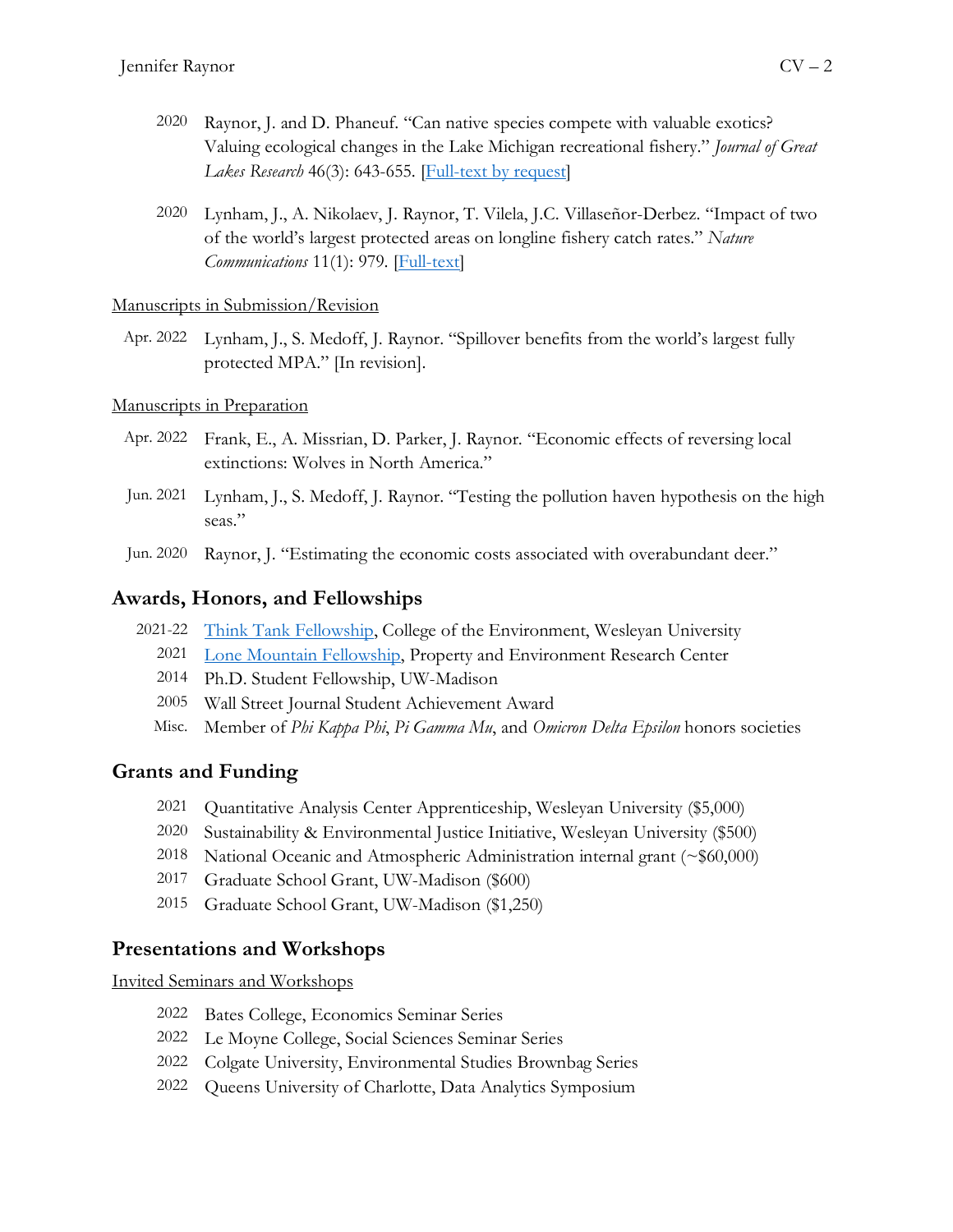- 2021 Property and Environment Research Center, Fellowship Seminar
- 2019 Property and Environment Research Center, Incentives for Wildlife Workshop
- 2018 Western Pacific Fishery Management Council, Sea Turtle Bycatch Workshop
- 2018 Western Pacific Fishery Management Council, Seabird Bycatch Workshop
- 2018 Le Moyne College, Social Sciences Seminar Series

## Conference Presentations (\*Session Chair)

- 2022 Association of Environmental and Resource Economists Summer Conference
- \*2021 Western Economic Association International 96<sup>th</sup> Annual Conference
- \*2021 Association of Environmental and Resource Economists Summer Conference
- 2018 International Institute of Fisheries Economics and Trade Conference
- 2017 North Carolina State University, Camp Resources Workshop
- \*2017 Western Economic Association International 92nd Annual Conference
- 2017 Heartland Environmental and Resource Economics Workshop at Illinois (poster)

# Campus Talks

- 2021 Wesleyan University, Wasch Center Lecture Series
- 2019 Wesleyan University, *Omicron Delta Epsilon* induction ceremony
- 2019 Wesleyan University, College of Social Studies Monday Lunch Series

# **Teaching Experience**

### Wesleyan University, Instructor

| Undergrad Introduction to Economic Theory: Fall 2019 (2 sections), Fall 2020, Spring 2021 |
|-------------------------------------------------------------------------------------------|
| Undergrad Climate Change Economics and Policy: Spring 2020, Fall 2020, Fall 2021          |
| Undergrad Environmental and Resource Economics: Spring 2020, Spring 2021                  |

# UW-Madison, Teaching Assistant

- Undergrad Climate Change Economics and Policy: Fall 2016
- Undergrad Introductory Biology: Spring 2013, Fall 2014, Spring 2014

# Conservation Strategy Fund

Internat. Economics and Finance for Environmental Leadership: Summer 2022

# **Research Experience**

- 2017-19 Research Economist, National Oceanic and Atmospheric Administration
- 2013-17 Graduate Research & Teaching Assistant, UW-Madison
- 2006-13 Economist, Bureau of Labor Statistics